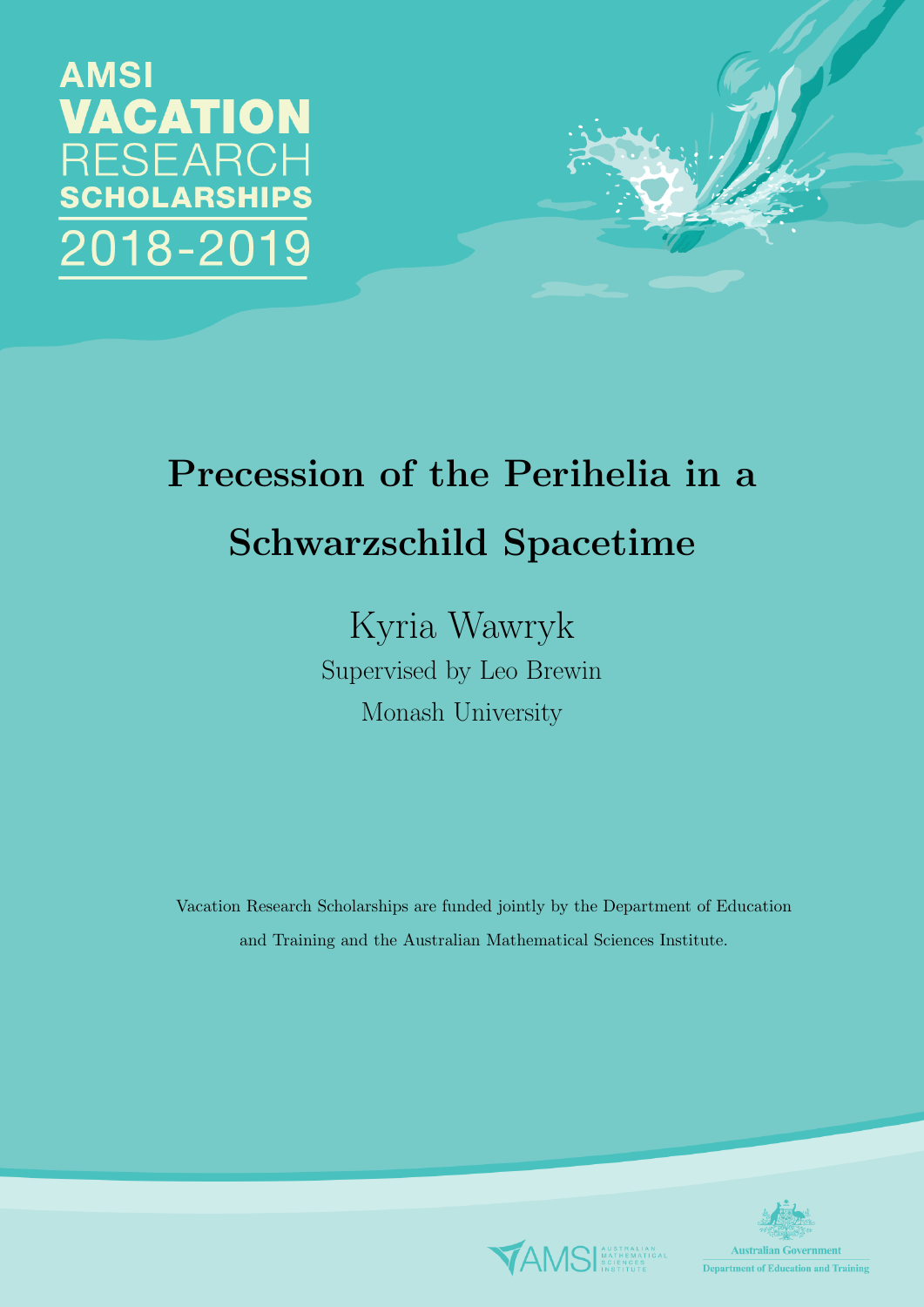

## 1 Abstract

The Newtonian theory of gravity, while a useful approximation, is unable to account for the entirety of the precession of Mercury's perihelia. The precession of Mercury's orbit is observed to be approximately 575.3"/century, however the Newtonian theory predicts a precession of only  $532.3''$ /century. This project calculated the missing  $43''$ /century precession by finding the precession of Mercury's orbit in a Schwarzschild spacetime, using Einstein's theory of relativity. A ballpark figure was first calculated by analytically solving the geodesic equation to a firstorder approximation, and a more accurate value was then calculated from a numerical solution. The precession returned by the numerical calculation matches the observed value to an accuracy of 0.01%.

## 2 Introduction

Since Newcomb (1882), it has been known that Mercury's orbit differed from that predicted by Newtonian gravity. When accounting for the different forces exerted upon Mercury from the sun, other planets in the solar system, and even smaller effects like the oblateness of the sun, the theory predicted a precession rate of  $532.3301''/century$ . Observations at the time showed the precession rate to be significantly larger, with an extra  $43''/century$  not accounted for by the theory of the time. Although the exact value of this missing precession has fluctuated, it has remained a constant that the Newtonian theory of gravity is unable to accurately predict this phenomena. Indeed, the ability of the following theory of gravity - Einstein's theory of General Relativity - to accurately predict this motion was an important test in determining it's validity.

General Relativity is a theory in which the force of gravity is replaced by the curvature of spacetime. Instead of bodies being attracted to each other, they follow the geodesics of this curved space. To calculate the path of an orbit in a given curved spacetime, it is sufficient to calculate the geodesic from the initial conditions of the body.

The added precession under a Schwarzschild metric, when compared to the equivalent New-

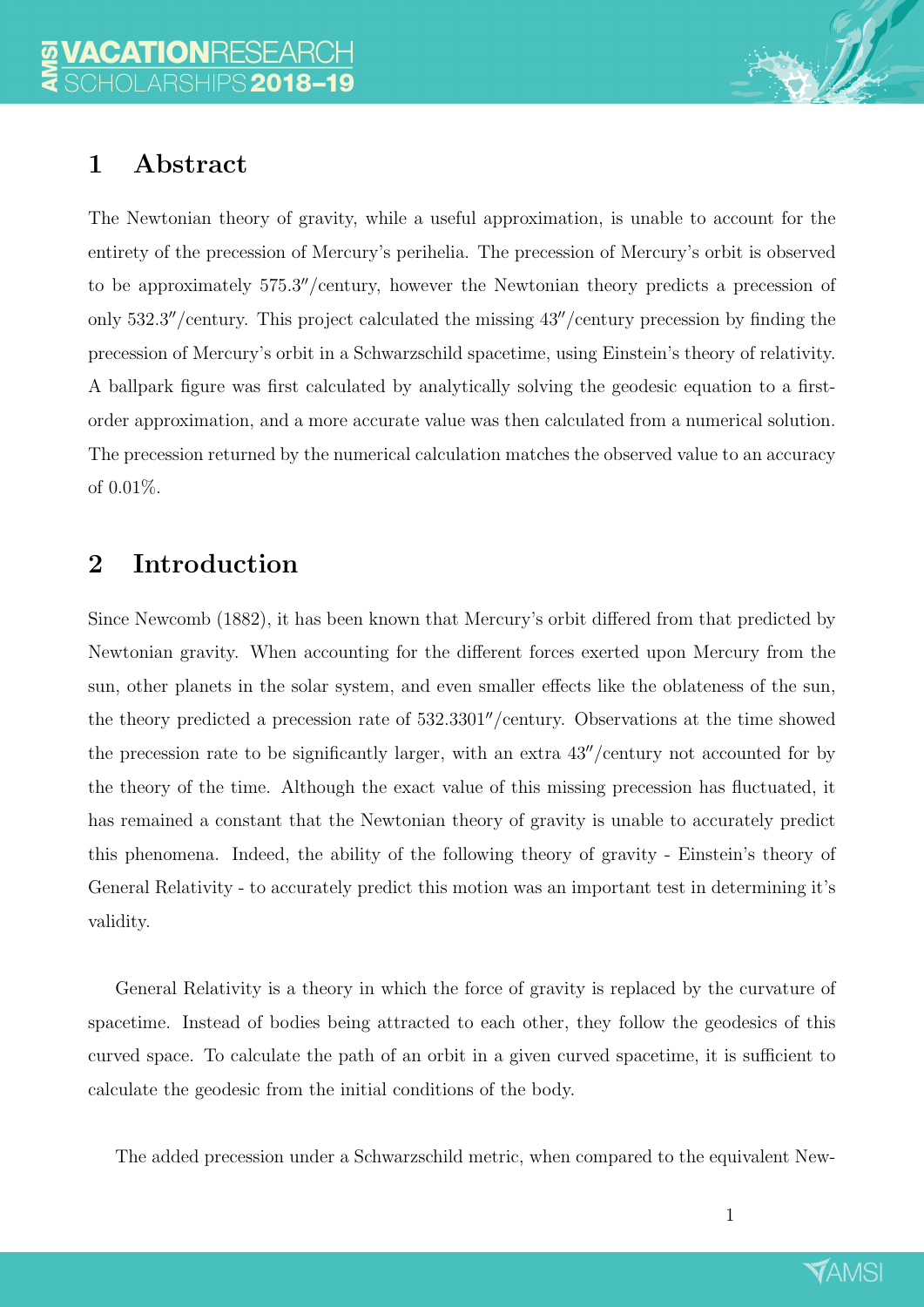

tonian theory, accounts for the  $43''/$ century precession discrepancy. In this project, a numerical simulation of Mercury's orbit under a Schwarzschild spacetime is performed, to calculate this precession. An analytical analysis of geodesics is also performed to a first order approximation, to provide an idea of the ballpark figures expected from the simulation.

## 3 Background

## 3.1 Precession



Figure 1: Exaggerated example path of a planet orbiting around a star (shown in black), with the perihelia represented by the coloured dots.

The precession of an orbit looks at the motion of the *perihelia* over time. The perihelia of an orbit is the point closest to the host body. In Figure 1 the perihelia is initially at the red dot, then after completing an orbit has shifted slightly to the orange dot, continuing to move after each completed orbit. The discussion of the precession of the perihelia of an orbit looks at the motion of those dots over time.

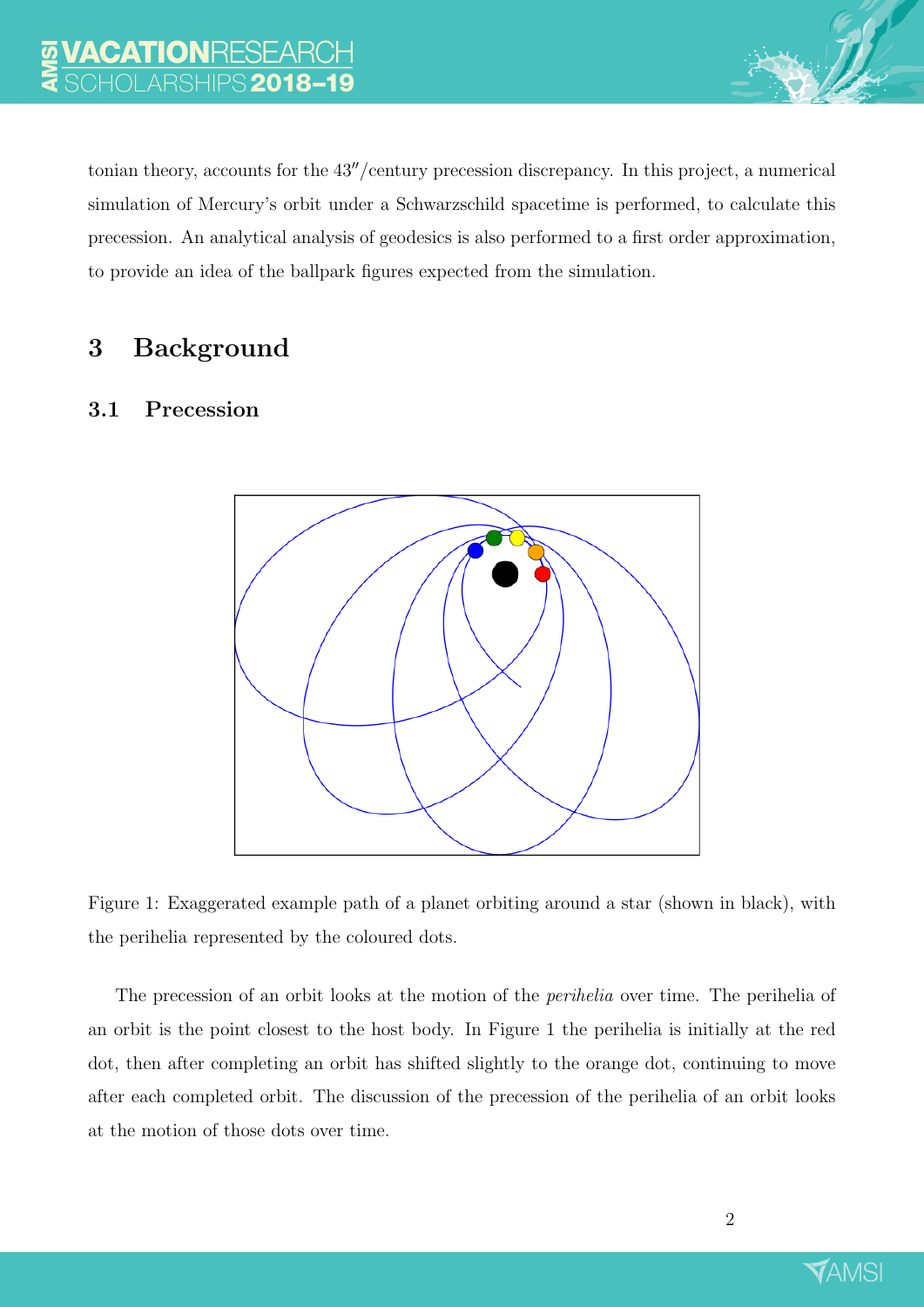

## 3.2 Geodesics

A geodesic is the generalisation of straight lines to curved surfaces. There are two major ways of thinking about geodesics outlined in this project, each with different benefits.

#### 3.2.1 Extremising Distances

On a curved surface, a geodesic is the path between two points that extremises distance. There will always exist a geodesic between any two points, but there is not guaranteed to be only one geodesic.

#### 3.2.2 Locally straight

Another method of locally finding geodesics is to take small, straight 'steps' along the surface. It may be easier to think of this as an ant on a curved surface walking in what it believes is a straight line. As long as the ant continues walking straight, it will map out a geodesic on the surface.

#### 3.3 Metrics

A metric is a structure added to a manifold to enable the calculation of distances. The simplest example of a metric is the flat, 2-dimensional metric, expressed as

$$
ds^2 = dx^2 + dy^2 \tag{1}
$$

Another example is the metric for a sphere of constant radius R,

$$
ds^2 = R^2 d\theta^2 + R^2 \sin^2 \theta d\phi^2 \tag{2}
$$

Finally, the most simple example of a spacetime metric, known as the Minkowski metric, is

$$
ds^2 = -dt^2 + dx^2 + dy^2 + dz^2
$$
\n(3)

Minkowski space is the spacetime equivalent of flat space, with no curvature. The spatial co-ordinates of this metric are the same as in the 2-dimensional flat space example, but the time co-ordinate has a negative coefficient. This introduction of a negative sign means that the distance, squared, can be a negative number. To avoid dealing with complex numbers, it is

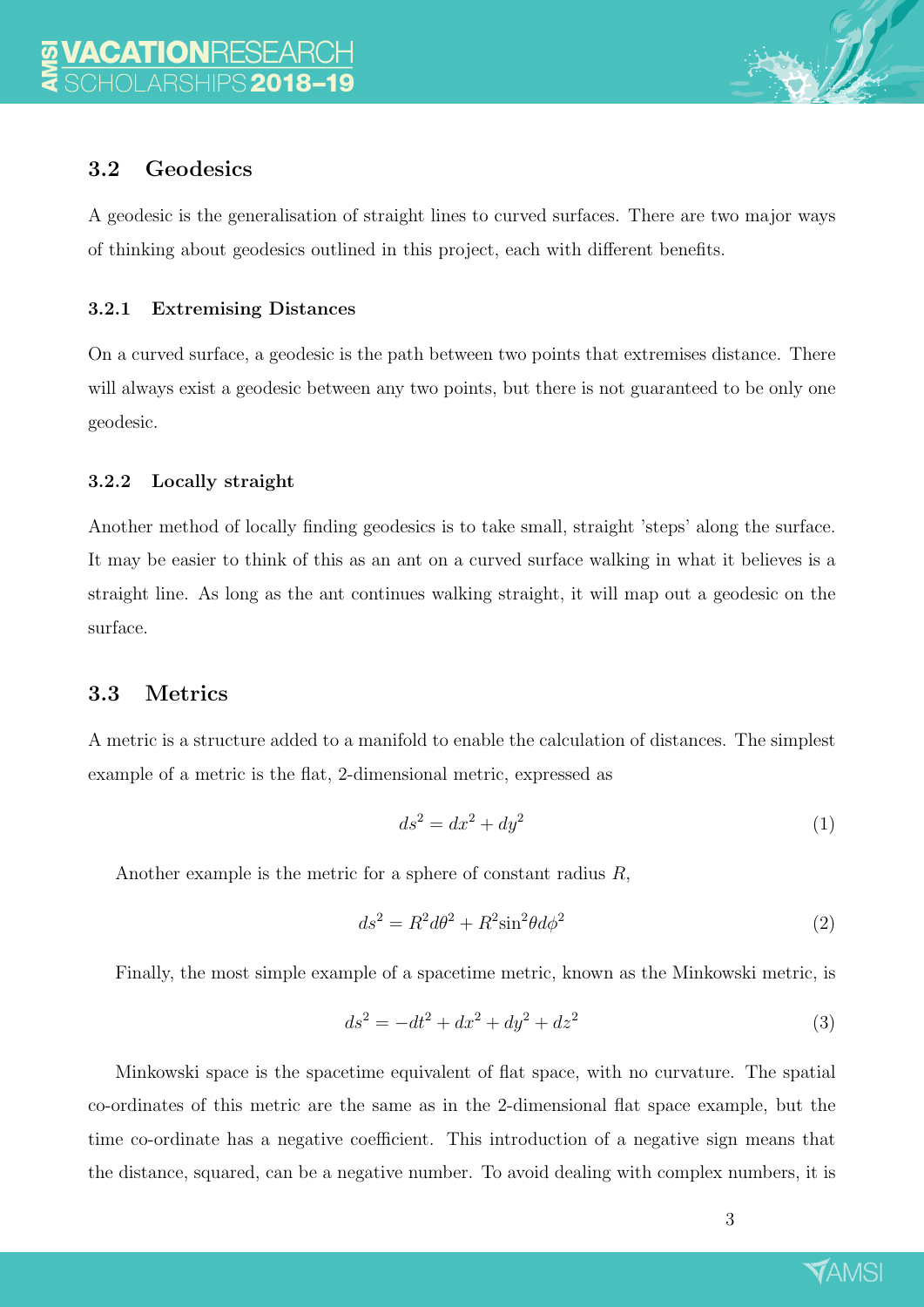easier to instead use a different variable,  $\tau$ , where  $d\tau^2 = -ds^2$ . This ensures that it is possible to work exclusively with real numbers.

## 3.4 Schwarzschild

A Schwarzschild spacetime is a spacetime where the only curvature comes from a single, static mass. This introduces two parameters into the metric; mass of the object  $(m)$ , and distance from the mass  $(r)$ . The Schwarzschild Metric is

$$
ds^{2} = -\left(1 - \frac{2m}{r}\right)dt^{2} + \frac{1}{1 - \frac{2m}{r}}dr^{2} + r^{2}d\theta^{2} + r^{2}\sin^{2}(\theta)d\phi^{2}
$$
(4)

The Schwarzschild spacetime will not account for the sun's spin when calculating Mercury's orbit. To include the spin of the sun, it is necessary to replace the Schwarzschild metric with the Kerr metric. In this project, the Schwarzschild approximation was used, but for a discussion of the effects of the Kerr metric on a body's orbit, see Appendix A.

## 4 2-dimensional Euler-Lagrange Equation

The Euler-Lagrange (E-L) equation can be used to calculate a geodesic from the metric of a curved space.

## 4.1 Lagrangian

Consider a 2-dimensional space, described using coordinates  $(x, y)$ . One way to define a path through that space would be to take y as a function of x, or, put simply,  $y = y(x)$ . Consider a path between points  $P$  and  $Q$ , with  $x$  coordinates  $a$  and  $b$ , respectively. Computing the length L along the path between those two points requires the equation

$$
L = \int_{a}^{b} \mathcal{L} dx \tag{5}
$$

where

$$
\mathcal{L} = \sqrt{1 + \left(\frac{dy}{dx}\right)^2} \tag{6}
$$

In this case,  $\mathcal L$  is known as the Lagrangian, and is dependant on the metric used to describe the space. Equation (5) can be generalised to hold for spaces with other metrics by simply using the appropriate Lagrangian.

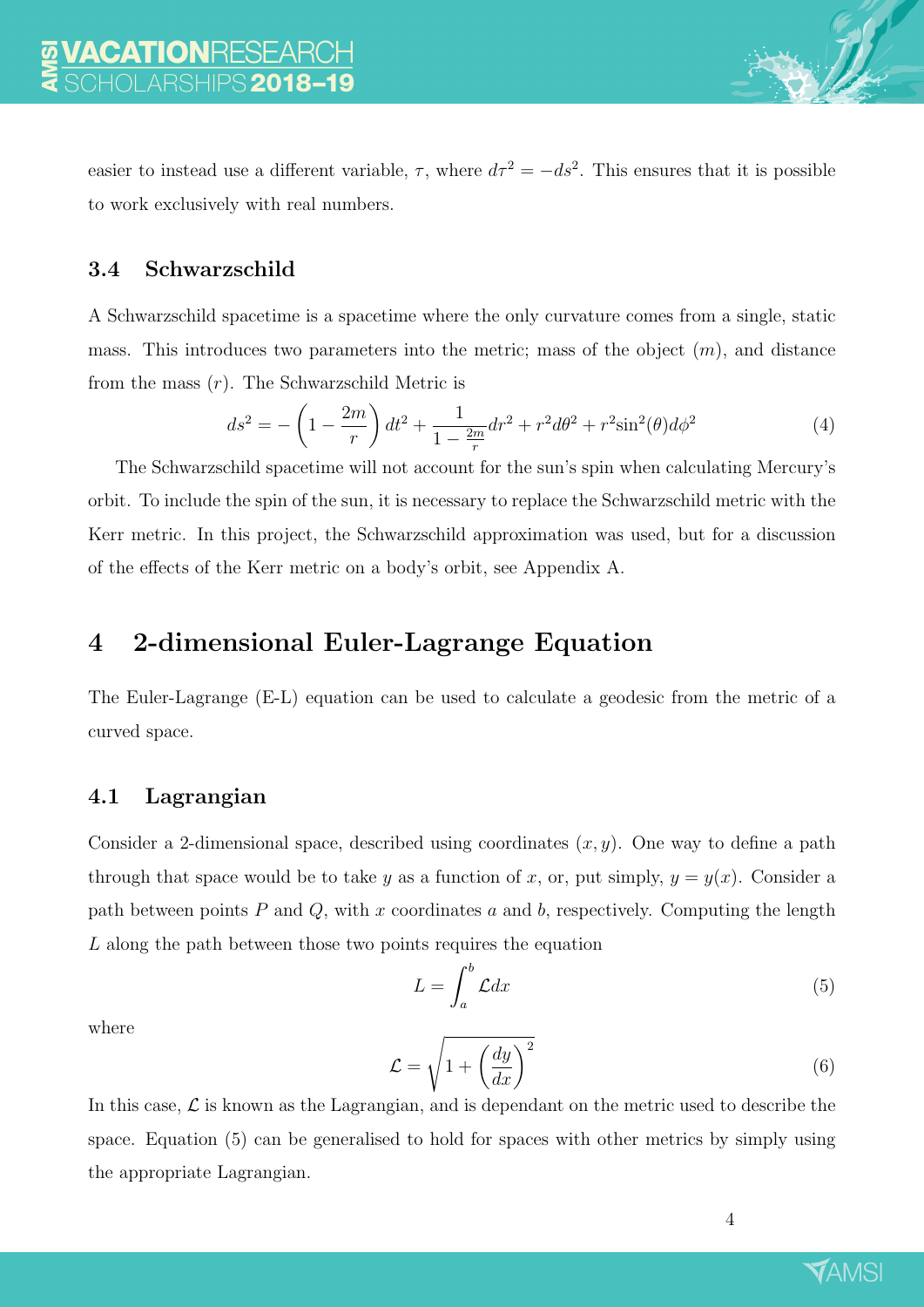

#### 4.2 Deriving the E-L equation - Variational Calculus

The aim of this section is to derive the E-L equation. This is an equation that describes the path extremising the integral L from equation (5). To begin, assume that the path  $y = y(x)$ satisfies this condition. Small variations on that path are expressed as

$$
\tilde{y} = y + \varepsilon \eta \tag{7}
$$

Here,  $\varepsilon$  is some small number and  $\eta$  is any arbitrary function that satisfies  $\eta(a) = \eta(b) = 0$ , and does not approach infinity between  $a$  and  $b$ . The Lagrangian, and as such the length, is now a function of  $\varepsilon$ . This means that the length of the curve  $\tilde{y}$  between a and b will be extremised at  $\varepsilon = 0$ . This results in

$$
\left. \frac{dL}{d\varepsilon} \right|_{\varepsilon=0} = 0 \tag{8}
$$

Returning to equation (5), the value  $dL/d\varepsilon$  can be calculated by moving the derivative inside of the integral.

$$
\frac{dL}{d\varepsilon} = \int_{a}^{b} \frac{d\mathcal{L}}{d\varepsilon} dx
$$
\n(9)

Using Integration by Parts on equation (9) results in the following:

$$
0 = \frac{\partial \mathcal{L}}{\partial y} - \frac{d}{dx} \left( \frac{\partial \mathcal{L}}{\partial y'} \right) \tag{10}
$$

Equation (10) is the Euler-Lagrange equation, and describes how to calculate the geodesic  $y = y(x)$  from the Lagrangian of a space.

It is also possible to instead represent the geodesic parametrically, as  $(x(\lambda), y(\lambda))$ . When using this representation, the E-L equation is

$$
0 = \frac{\partial \mathcal{L}}{\partial z^a} - \frac{d}{d\lambda} \left( \frac{\partial \mathcal{L}}{\partial \dot{z}^a} \right)
$$
(11)

where

$$
\dot{z}^{\alpha} = \frac{dz^{\alpha}}{d\lambda} \tag{12}
$$

Equation 11 is actually two equations;  $a$  is an index, not a power, so in this case there will be one equation for  $a = 1$ , where  $z^1 = x$ , and another for  $a = 2$ , where  $z^2 = y$ . Solving those two equations would produce a parametric solution to the geodesic.

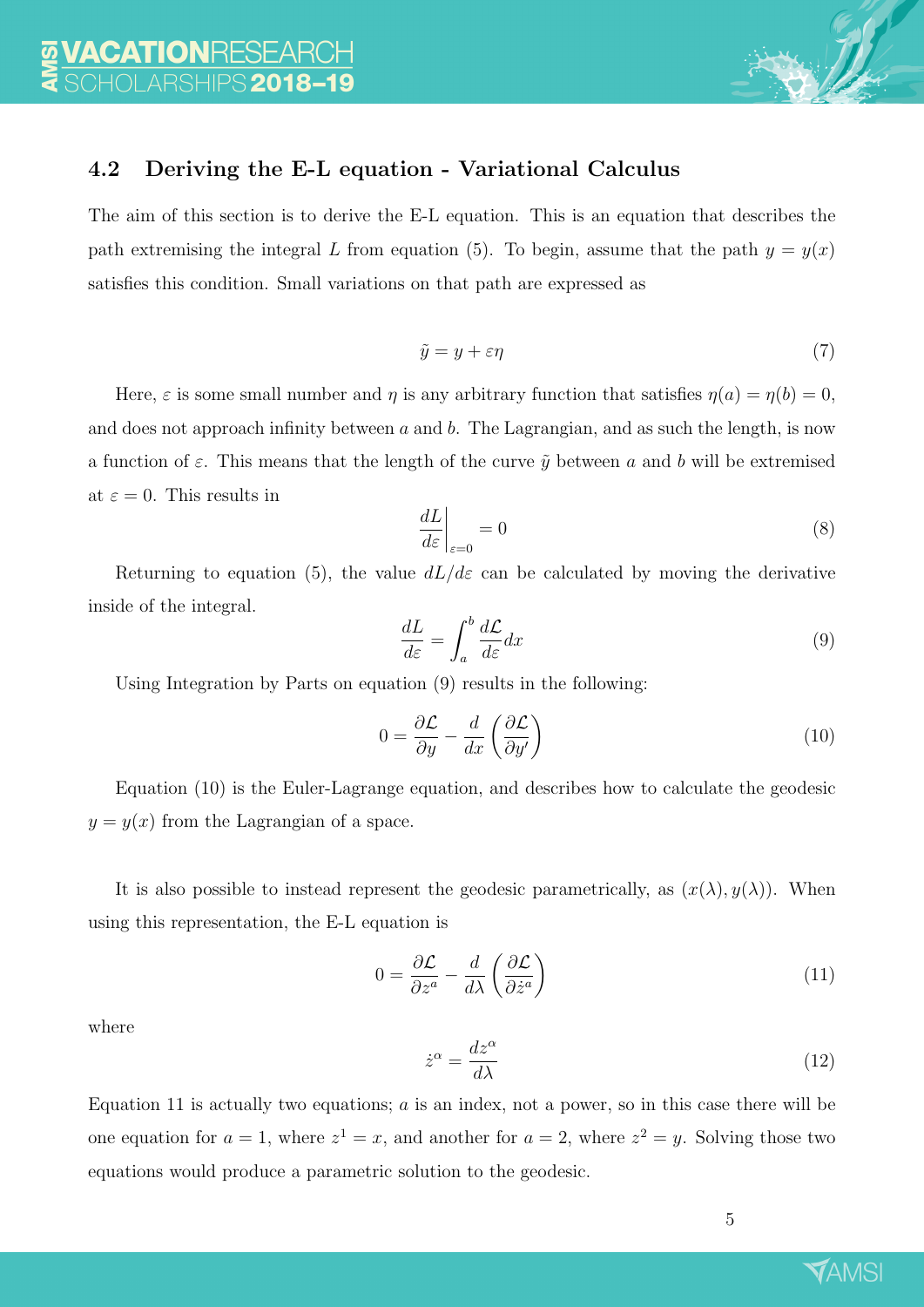

## 5 4-dimensional Euler-Lagrange equation

#### 5.1 Einstein Summation Notation

Einstein Summation Notation (ESN) is a method of keeping equations shorter when dealing with General Relativity. It works by using indices, where having a repeated index indicates a sum over all possible values, such as

$$
x_{\alpha}y^{\alpha} = \sum_{i=0}^{3} x_i y^i
$$
 (13)

#### 5.2 Calculating the 4-dimensional E-L equations

To calculate the geodesic for the Schwarzschild metric, some small changes need to be made. Spacetime consists of four dimensions, so the parametric version of the E-L equations is used. The difference between a 4-dimensional and 2-dimensional solution is that  $a$  in equation (11) is replaced with  $\alpha$ , which goes from 0 to 3. This makes the 4-dimensional E-L equation

$$
0 = \frac{\partial \mathcal{L}}{\partial z^{\alpha}} - \frac{d}{d\lambda} \left( \frac{\partial \mathcal{L}}{\partial \dot{z}^{\alpha}} \right)
$$
(14)

First, it is necessary to rewrite the metric using ESN. By deriving both sides with respect to parametrisation variable  $\lambda$ , any metric can be written using ESN as

$$
\left(\frac{ds}{d\lambda}\right)^2 = g_{\alpha\beta}\frac{dx^{\alpha}}{d\lambda}\frac{dx^{\beta}}{d\lambda}
$$
\n(15)

where  $g_{\alpha\beta}$  is a matrix representation of the coefficients. As an example, instead of writing the Minkowski metric as in equation (3), it can instead be written as equation (15) with

$$
g_{\alpha\beta} = \begin{bmatrix} -1 & 0 & 0 & 0 \\ 0 & 1 & 0 & 0 \\ 0 & 0 & 1 & 0 \\ 0 & 0 & 0 & 1 \end{bmatrix}
$$
 (16)

The Lagrangian of a metric expressed with equation (15) is

$$
\mathcal{L} = \left( g_{\alpha\beta} \dot{x}^{\alpha} \dot{x}^{\beta} \right)^{1/2} d\lambda \tag{17}
$$

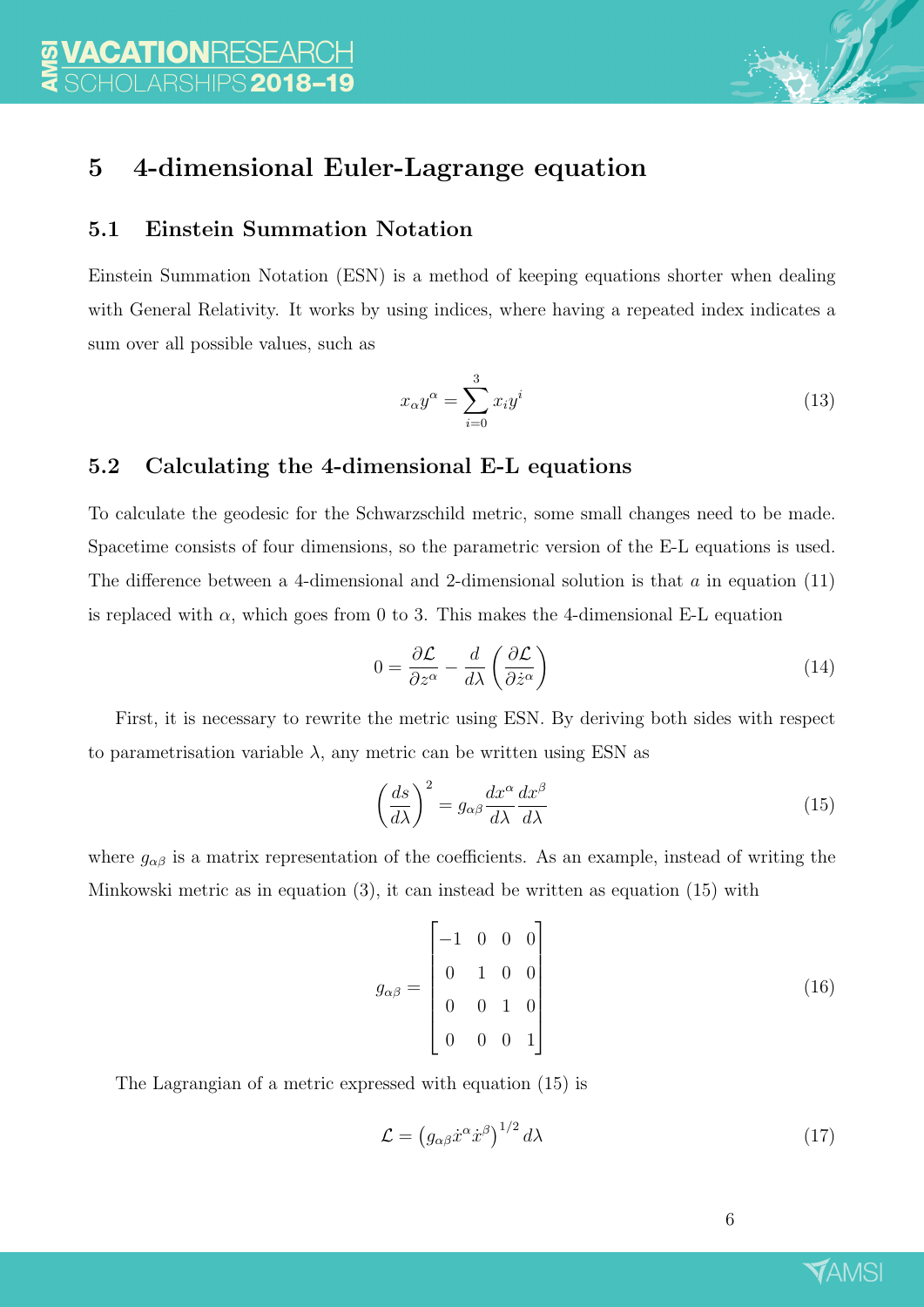with  $\dot{x}^{\alpha}$  as defined in equation (12). Using the E-L equation with respect to variable  $x^{\alpha}$  results in

$$
0 = \frac{1}{2} g_{\mu\nu,\alpha} \dot{x}^{\mu} \dot{x}^{\nu} - g_{\alpha\mu,\nu} \dot{x}^{\nu} \dot{x}^{\mu} - g_{\alpha\mu} \ddot{x}^{\mu}
$$
\n(18)

where

$$
g_{ab,c} = \frac{\partial g_{ab}}{\partial x^c}
$$

Then, rearranging the equation and performing some manipulations, the final equation is

$$
0 = \ddot{x}^{\nu} + \Gamma^{\nu}_{\alpha\beta}\dot{x}^{\alpha}\dot{x}^{\beta} \tag{19}
$$

with

$$
\Gamma^{\nu}_{\alpha\beta} = \frac{1}{2} g^{\nu\rho} \left( g_{\rho\beta,\alpha} + g_{\alpha\rho,\beta} - g_{\alpha\beta,\rho} \right)
$$

#### 5.3 Schwarzschild

The Schwarszschild metric is defined by

$$
g_{\mu\nu} = \begin{bmatrix} -(1 - \frac{2m}{r}) & 0 & 0 & 0 \\ 0 & \frac{1}{1 - \frac{2m}{r}} & 0 & 0 \\ 0 & 0 & r^2 & 0 \\ 0 & 0 & 0 & r^2 \sin^2(\theta) \end{bmatrix}
$$
(20)

Using equation (19) to find the parametric differential equation that describes geodesics on a Schwarzschild spacetime results in the four following equations:

$$
\ddot{t} = -\frac{2m}{r(r-2m)}\dot{r}\dot{t}
$$
\n(21)

$$
\ddot{r} = -\frac{m(r - 2m)}{r^3} \dot{t}^2 + \frac{m}{r(r - 2m)} \dot{r}^2 + (r - 2m) \left(\dot{\theta}^2 + \sin^2(\theta)\dot{\phi}^2\right)
$$
(22)

$$
\ddot{\phi} = -2\cot(\theta)\dot{\theta}\dot{\phi} - \frac{2}{r}\dot{r}\dot{\phi}
$$
\n(23)

$$
\ddot{\theta} = -\frac{2}{r}\dot{r}\dot{\theta} + \sin(\theta)\cos(\theta)\dot{\phi}^2\tag{24}
$$

## 6 Analytical Approximation

While these equations cannot be solved analytically, it is possible to find a first-order approximation, to get an idea of what the precession should be. Simplifying equations (21), (23) and

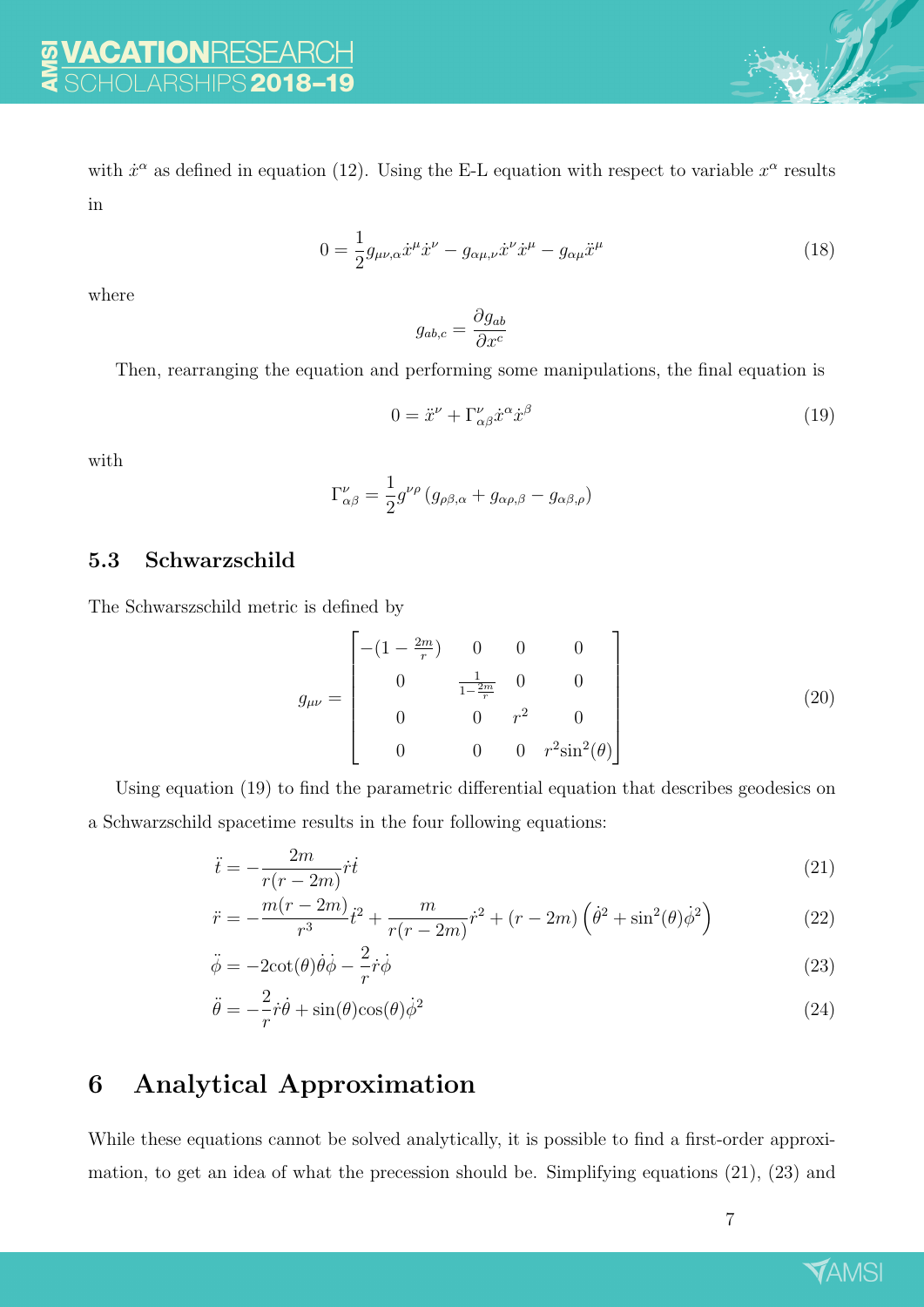(24) results in:

$$
\left(1 - \frac{2m}{r}\right)\dot{t} = k\tag{25}
$$

$$
r^2 \dot{\phi} = h \tag{26}
$$

$$
\theta = \pi/2 \tag{27}
$$

where h and  $k$  are the constants of integration, whose precise value can be found from the specifics of Mercury's orbit. Finally, equation (22) can be replaced, using special relativistic principles and the knowledge that Mercury is a massive object. This results in the final equation being

$$
-1 = -\left(1 - \frac{2m}{r}\right)\dot{t}^2 + \frac{1}{1 - \frac{2m}{r}}\dot{r}^2 + r^2\dot{\phi}^2\tag{28}
$$

Combining equations  $(25)$ ,  $(26)$ ,  $(27)$  and  $(28)$  pproduces

$$
0 = -k^2 + \left(1 + \frac{h^2}{r^2(\tau)}\right) \left(1 - \frac{2m}{r(\tau)}\right) + \left(\dot{r}(\tau)\right)^2 \tag{29}
$$

Instead of finding the radius as a function of  $\tau$ , it makes more sense to have it as a function of  $\phi$ . Using the chain rule, it is clear that

$$
\dot{r} = \frac{dr}{d\phi} \frac{d\phi}{d\tau}
$$

$$
= r' \frac{h}{r^2}
$$
(30)

Making the simple substitution  $u(\phi) = \frac{1}{r(\phi)}$  will also make the equation easier to solve. Using this substitution and equation (30), equation (29) becomes

$$
0 = -k^2 + (h^2 u(\phi)^2 + 1) + (1 - 2mu(\phi)) + h^2 u(\phi)^2 \tag{31}
$$

Taking the derivative of equation (31) with respect to  $\phi$  gives

$$
0 = 2u'(\phi) \left( h^2 u''(\phi) + h^2 u(\phi) - 3h^2 u^2(\phi) m - m \right)
$$
\n(32)

The solution  $u'(\phi) = 0$  applies only to circular orbits, so can be rejected. This leaves the equation

$$
0 = u''(\phi) + u(\phi) - 3mu(\phi)^2 - \frac{m}{h^2}
$$
\n(33)

The differential equation from equation (33) cannot be solved fully in terms of elementary functions. However, it is possible to instead look only at a first order approximation of  $u(\phi)$ .

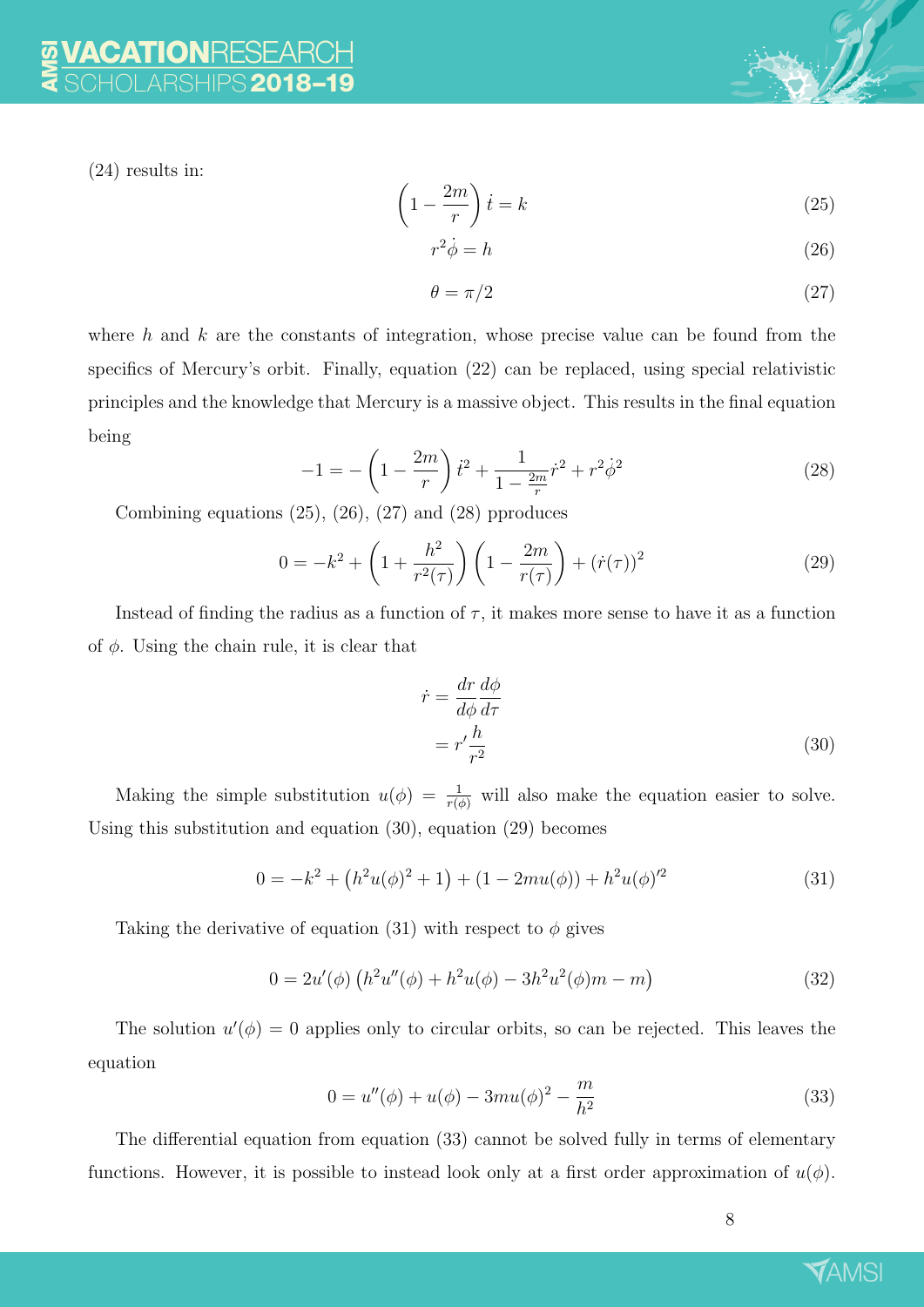Equation (33) differs from the Newtonian version only in the inclusion of the  $3mu(\phi)^2$  term. This value, as a fraction of the Newtonian approximation (neglecting the 3) is defined to be  $\epsilon$ .

$$
\epsilon = \frac{m u_c^2}{u_c} \tag{34}
$$

where  $u_c$  is a circular approximation of Mercury's orbit. Substituting the average value of Mercury's orbital radius produces

$$
\epsilon = 2.5600 \times 10^{-8} \tag{35}
$$

As  $\epsilon \ll 1$ , it is reasonable to take a perturbation of  $u(\phi)$  as

$$
u(\phi) = u_0(\phi) + \epsilon v_0(\phi) \tag{36}
$$

where  $u_0$  and  $v_0$  are functions that satisfy equation (33). Substituting equation (36) into equation (33), expanding, and discarding higher order terms of  $\epsilon$  results in two second-order linear differential equations.

$$
u_0'' + u_0 = \frac{m}{h^2} \tag{37}
$$

$$
v_0'' + v_0 = 3u_0^2 \frac{h^2}{m}
$$
\n(38)

Setting the perihelia to be at  $\phi = 0$ , solving equations (37) and (38), and substituting the solutions for  $u_0$  and  $v_0$  into equation (36) provides solution:

$$
u(\phi) = (A + B\epsilon)\cos(\phi) + \frac{3\epsilon m}{h^2} + \frac{m}{h^2} + \frac{A^2\epsilon h^2}{m}\sin^2(\phi) + 3A\epsilon\phi\sin(\phi)
$$
 (39)

This solution is only accurate to a first order in  $\epsilon$ , so without loss of accuracy,  $3A\epsilon\phi\sin(\phi)$ can be replaced with  $3(A + \epsilon B) \epsilon \phi \sin(\phi)$ , resulting in

$$
u(\phi) = (A + B\epsilon)\left(\cos(\phi) + 3\epsilon\phi\sin(\phi)\right) + \frac{3\epsilon m}{h^2} + \frac{m}{h^2} + \frac{A^2\epsilon h^2}{m}\sin^2(\phi)
$$
(40)

Using trigonometric formulae and a Taylor expansion, it is clear that

$$
\cos(\phi - 3\epsilon\phi) = \cos(\phi)\cos(-3\epsilon\phi) - \sin(\phi)\sin(-3\epsilon\phi)
$$

$$
= \cos(\phi) + 3\epsilon\phi\sin(\phi) + O(\epsilon^2)
$$
(41)

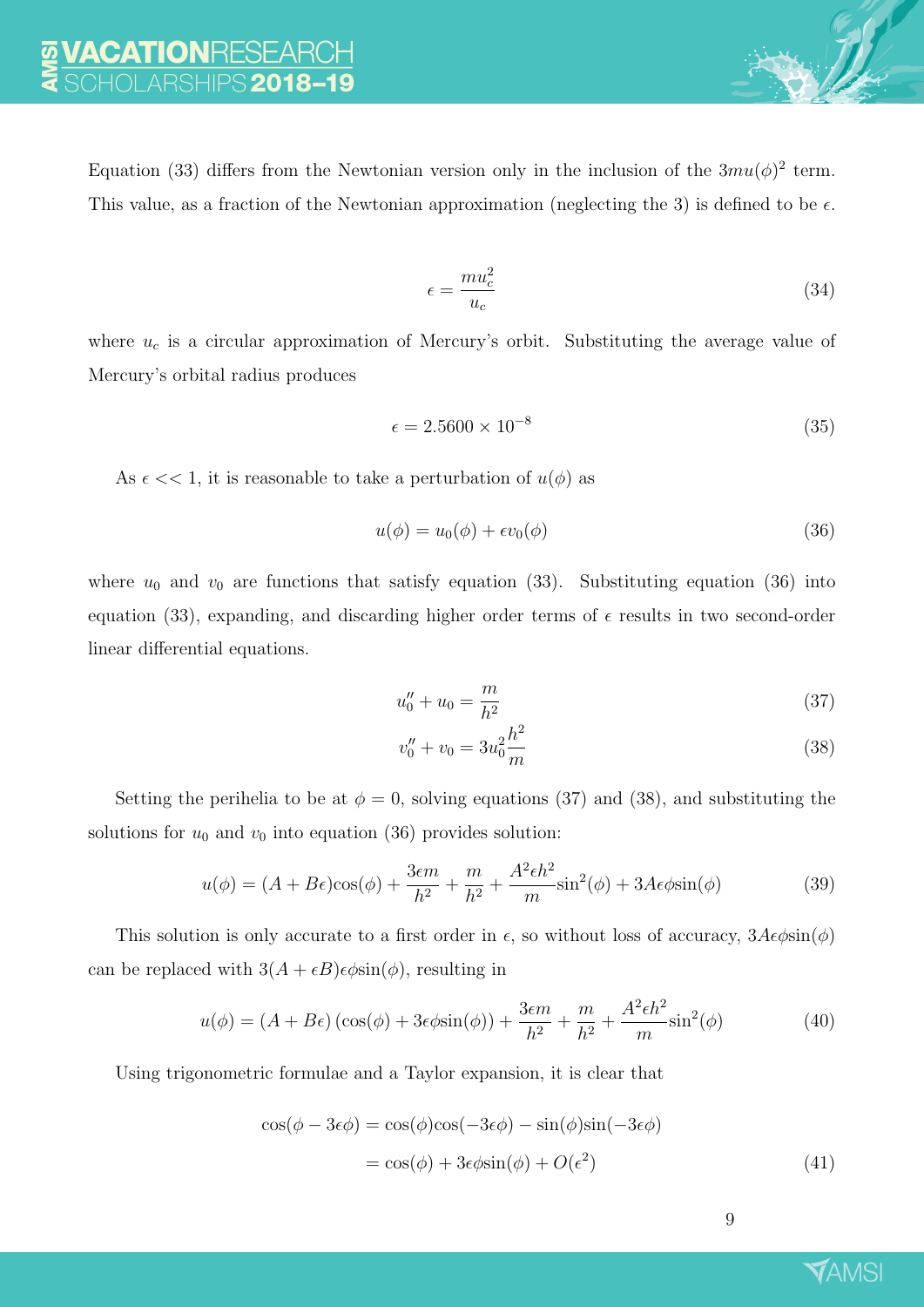

This presents the final solution to equation (33) as

$$
u(\phi) = C\cos(\phi - 3\epsilon\phi) + \frac{m}{h^2} + 3\epsilon \left(\frac{m}{h^2} + \frac{A^2h^2}{2m} - \frac{A^2h^2}{6m}\cos(2\phi)\right)
$$
(42)

with  $C = A + B\epsilon$ . The only part of this solution that is not periodic in  $2\pi$  is the first cos term. As the precession is the result of the orbit not being periodic in  $2\pi$ , the precession must result from this term, and so can be calculated from it. Take the precession as  $\delta\phi$ . This then gives

$$
u(0) = u(2\pi + \delta\phi) \tag{43}
$$

The perihelia first occurs at  $\phi=0$ , as was defined earlier. This means that the second perihelia will occur when the cos term generating the precession has gone through a full  $2\pi$ .

$$
2\pi = (2\pi + \delta\phi)(1 - 3\epsilon) \tag{44}
$$

Solving equation (44) presents the value

 $\delta \phi = 6\pi\epsilon$ 

Substituting the value of  $\epsilon$  found earlier results in an estimated precession of

$$
\delta\phi \approx 4.8254 \times 10^{-7} \tag{45}
$$

## 7 Computational Simulation

To get a more accurate precession value, the solution to the differential equations from the E-L equation was numerically calculated. This was done using a fourth order Runge-Kutta method.

#### 7.1 Visual Results

The initial conditions for Mercury's orbit were;  $m = 1477.015$ ,  $r = 46 \times 10^9$ ,  $\theta = \pi/2$ , and  $\dot{\phi} = 2.478 \times 10^{-15}$ , with all values in *geometrised units*. The geometrised unit system sets the speed of light and the gravitational constant to 1. Running the simulation for approximately 400 orbits, and plotting the result provides Figure 2. From this image alone, it is not possible to tell if the precession is accurate. Although 400 orbits have been plotted, there is no immediately visible precession. This image is useful as a confirmation that the precession is not extreme enough to easily be seen, however, to get a more accurate result it is important to use a numerical method better able to calculate small precessions.

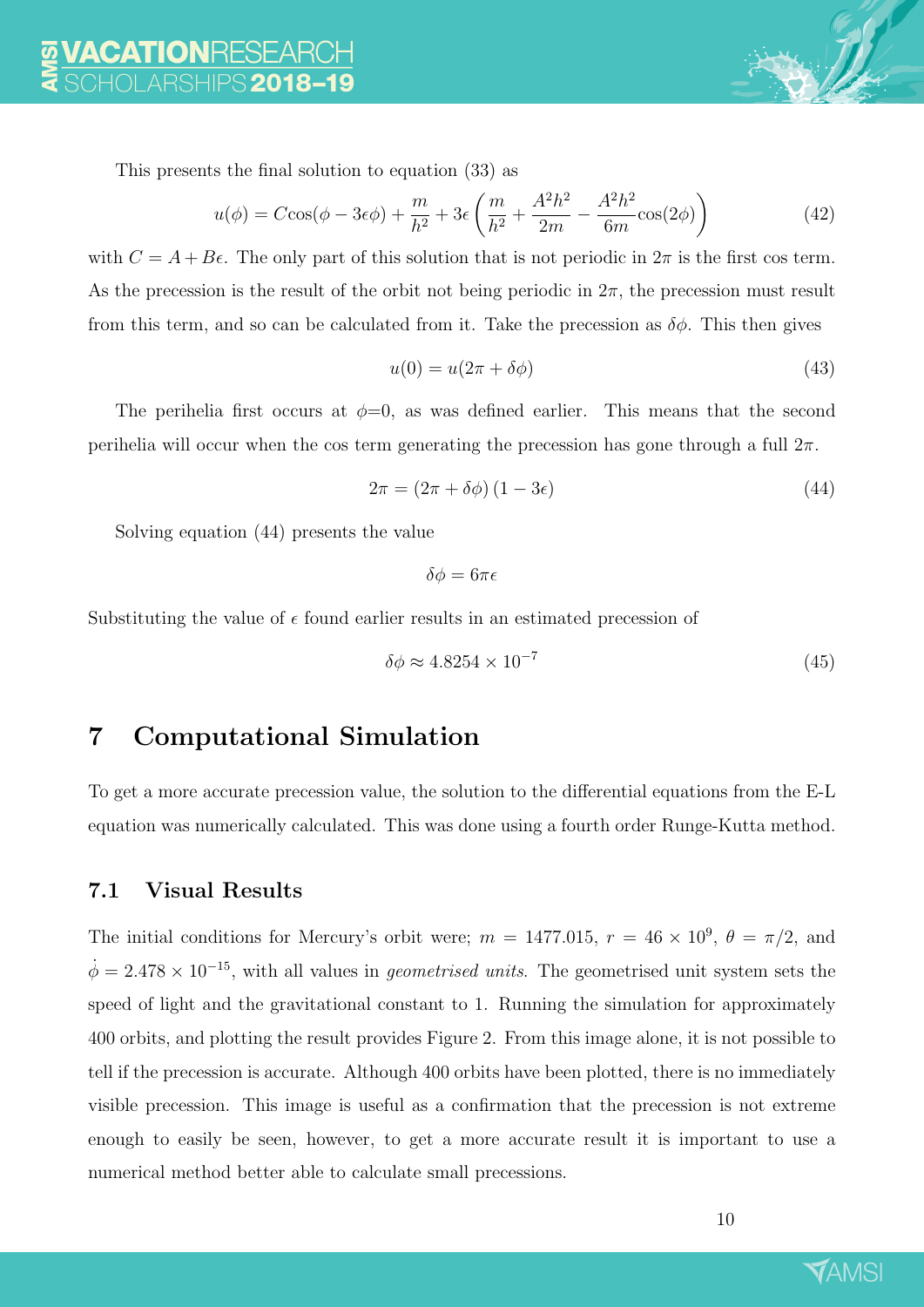



Figure 2: Plot of Mercury's Path Over 400 Orbits, using a numerical solution to the geodesic equation.

#### 7.2 Numerical Results

As the precession of Mercury's orbit caused by the Schwarzschild metric is so small, it is important to calculate a numeric value of the precession, based on the simulation. Due to the fact that Geodesics in a Schwarzschild spacetime are precessing ellipses, a simple method of calculating this precession is to find the values for a precessing ellipse that most closely match the simulated version, and calculate the precession from there. The formula for a precessing ellipse is

$$
r = \frac{A}{1 + B\cos(C\theta)}\tag{46}
$$

with  $C \neq 1$ . In this case, as the precession is small, and  $C \approx 1$ , we can follow the method outlined in Brewin (1993), and approximate the formula for a precessing ellipse as

$$
\frac{1}{r} = A' + B'\cos(\theta) + C'\theta\sin(\theta)
$$
\n(47)

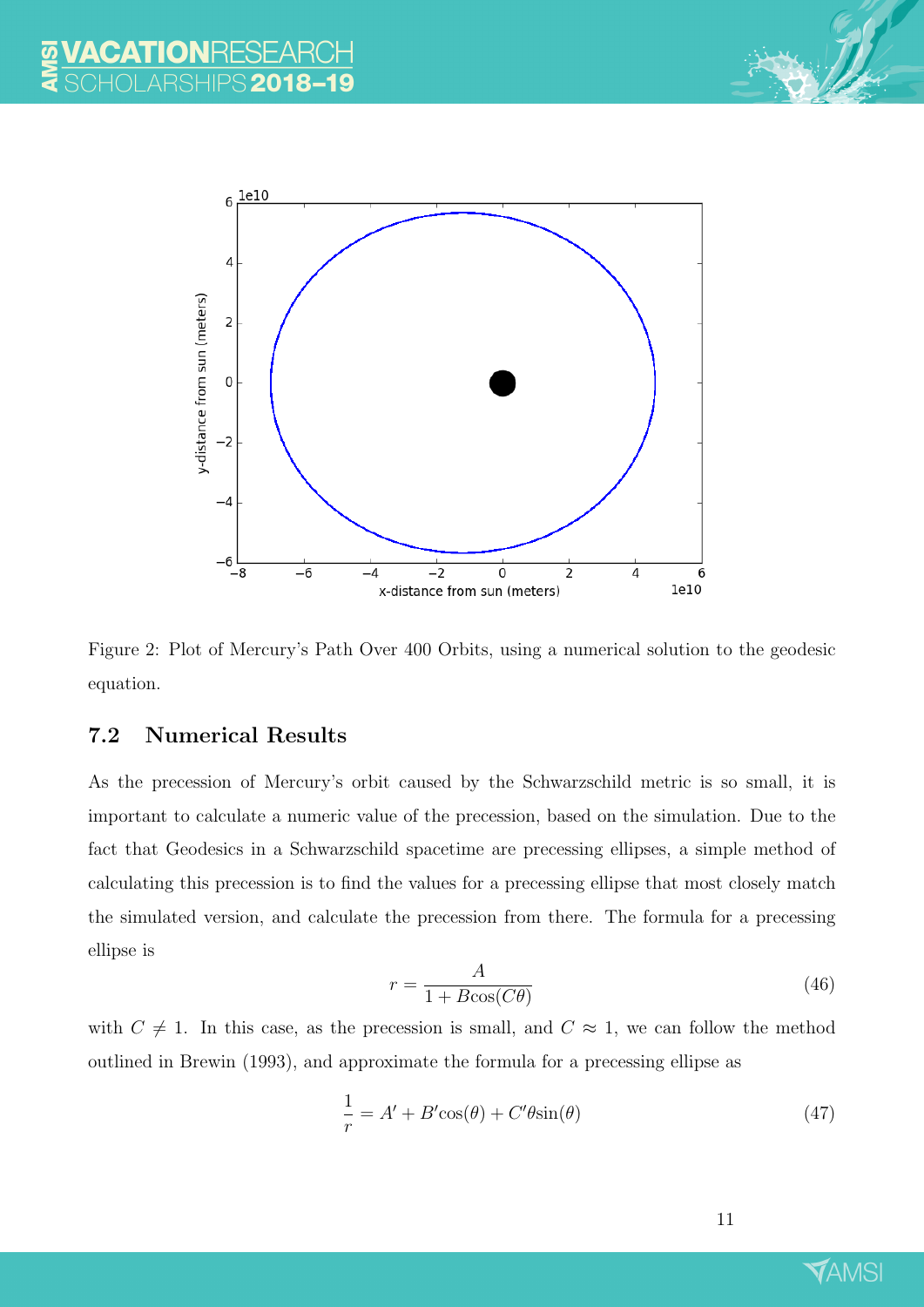

$$
A' = 1.8 \times 10^{-11} \qquad B' = 3.7 \times 10^{-12} \qquad C' = 3.0 \times 10^{-19}
$$

Calculating the precession from this gives a value of  $5.0183 \times 10^{-7}$  rad/orbit

## 8 Discussion

The precession of Mercury's orbit due to General Relativistic effects was most recently calculated by Park et al. (2017) as 42.9799"/century. This converts to  $5.0186 \times 10^{-7}$  rad/orbit.

The first order approximation to the analytical solution had an inaccuracy of  $\lt 5\%$ . This method was valuable in providing a ballpark figure to confirm that the simulation was working as expected, and that looking at a Schwarzschild spacetime was the correct direction to investigate, but was never going to provide enough accuracy in the predicted value itself. This is due in part to the use of a first order approximation, but as the value for  $\epsilon$  was of order  $10^{-8}$ , this lack of accuracy more likely comes from the approximation of Mercury's orbit as circular when initially calculating  $\epsilon$ . Mercury's orbit has an eccentricity of 0.21, so this approximation would have decreased the accuracy.

When comparing this value to the simulated value of  $5.0183 \times 10^{-7}$  rad/orbit, the simulated value is shown to have an inaccuracy of  $< 0.01\%$ . This level of accuracy suggests that the vast majority of Mercury's missing precession is due to the relativistic effects of the Schwarzschild metric. Although the precession predicted does not exactly match the observed value, it is important to remember that these values were obtained through the use of many approximations. The use of a simulation to calculate the orbit is an approximation in itself, and in this case it is an approximation that could have significant effect on the final values. This is due to the natural instability of orbital mechanics. A slight error in the distance between the planet and the host star would compound over time, and as over 900,000 timesteps were

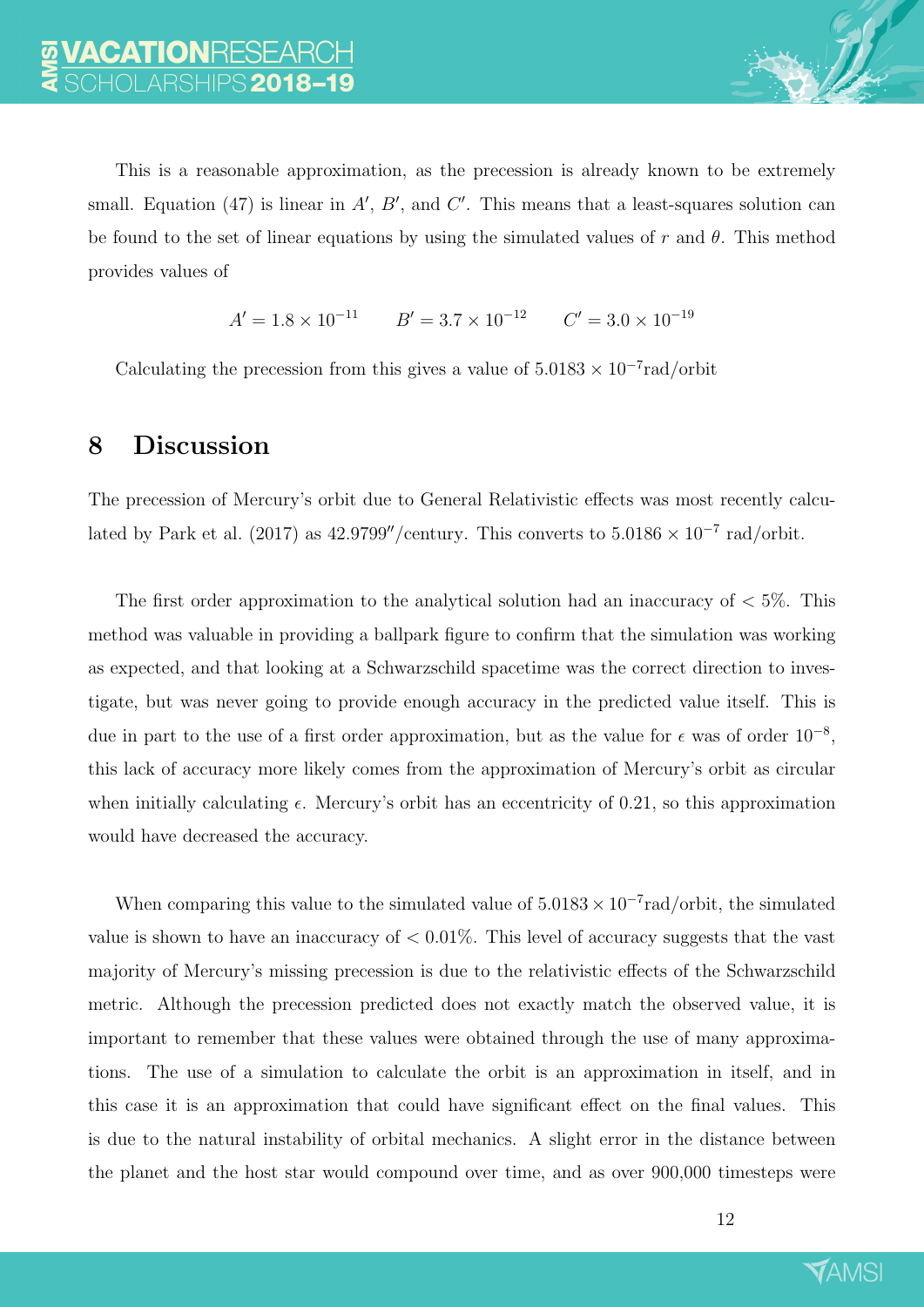taken, it is not unrealistic that an error of 0.01% could have appeared from the simulation itself.

These results can be compared to a similar experiment conducted by Brewin (1993), in which a precession value with an error less than  $0.2\%$  was obtained. The difference in accuracy is likely due to rounding errors; this paper has kept 5 significant figures, while the other only kept 3. There is also likely some difference in computational error as different units of measurement were used.

Through these experiments, it has been shown that that using a Schwarzschild spacetime to calculate Mercury's orbit can accurately account for the precession discrepancy in the Newtonian approximation.

## References

- Brewin, L. (1993), 'Particle paths in a Schwarzschild spacetime via the Regge calculus', Classical and Quantum Gravity  $10(9)$ , 1803-1823.
- Newcomb, S. (1882), 'Discussion and results of observations on transits of Mercury from 1677 to 1881', [United States. Nautical Almanac Office. Astronomical paper ; v.1, pt. 6 (1882)], [Washington : U.S. Nautical Almanac Office, 1882], p. 363-487 : charts ; 29 cm. 1, 363–487.
- Park, R. S., Folkner, W. M., Konopliv, A. S., Williams, J. G., Smith, D. E. & Zuber, M. T. (2017), 'Precession of Mercury's perihelion from ranging to the MESSENGER Spacecraft', The Astronomical Journal 153(3), 121.

## A Kerr Metric

#### A.1 Background

Instead of looking at the Kerr metric specifically with regard to Mercury's orbit, the motion of a planet under the effects of a Kerr spacetime was explored in a much more qualitative manner. This is because the difference in precession of Mercury between a Schwarzschild and Kerr

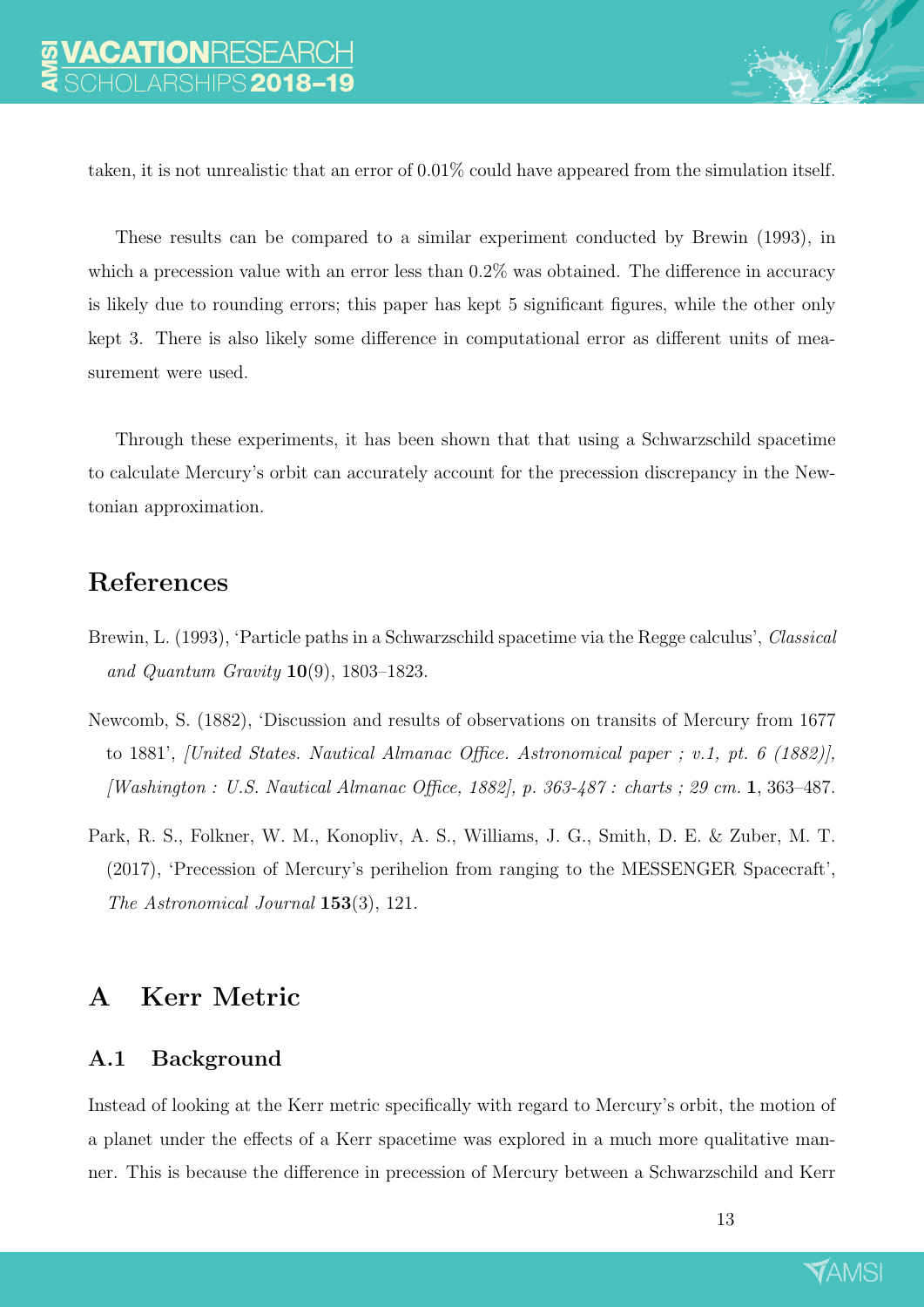spacetime would have been negligible when compared to errors accumulated by the simulation, and so would not provide a more accurate value for the precession of Mercury.

A Kerr spacetime is similar to a Schwarzschild spacetime, with the singular difference that the mass creating all of the curvature is now allowed to spin. This introduces a new parameter, a, into the metric. The Kerr metric is

$$
ds^{2} = -\left(1 - \frac{2m}{r^{2} + a^{2}\cos^{2}(\theta)}\right)dt^{2} - \frac{4mr\sin^{2}(\theta)}{r^{2} + a^{2}\cos^{2}(\theta)}dt d\phi + \frac{r^{2} + a^{2}\cos^{2}(\theta)}{r^{2} - 2mr + a^{2}}dr^{2}
$$
(48)  
+ 
$$
(r^{2} + a^{2}\cos^{2}(\theta)d\theta^{2} + \left(r^{2} + a^{2} + \frac{2mra^{2}\sin^{2}(\theta)}{r^{2} + a^{2}\cos^{2}(\theta)}\right)\sin^{2}(\theta)d\phi^{2}
$$

The sign of the parameter a represents the direction the mass is spinning in. To test the effect that this spin would have on an orbit, three simulations were run, keeping all parameters except the spin constant. This ensured that any variation between the orbits would be solely due to the spin of the mass.

## A.2 Results

The spin of the mass did indeed affect the precession of the orbiting body. When the mass was spinning in the same direction as the precession, as in Figure 3, the precession of the orbit increased, as compared to the case with no spin in Figure 4. Similarly, when the mass spun in the opposite direction to the precession, as in Figure 5, the precession decreased.







Figure 3: Kerr with  $a < 0$  Figure 4: Kerr with a=0 Figure 5: Kerr with  $a > 0$ 

This can be thought of as the mass 'pulling' the orbital body along with it as it spins. For